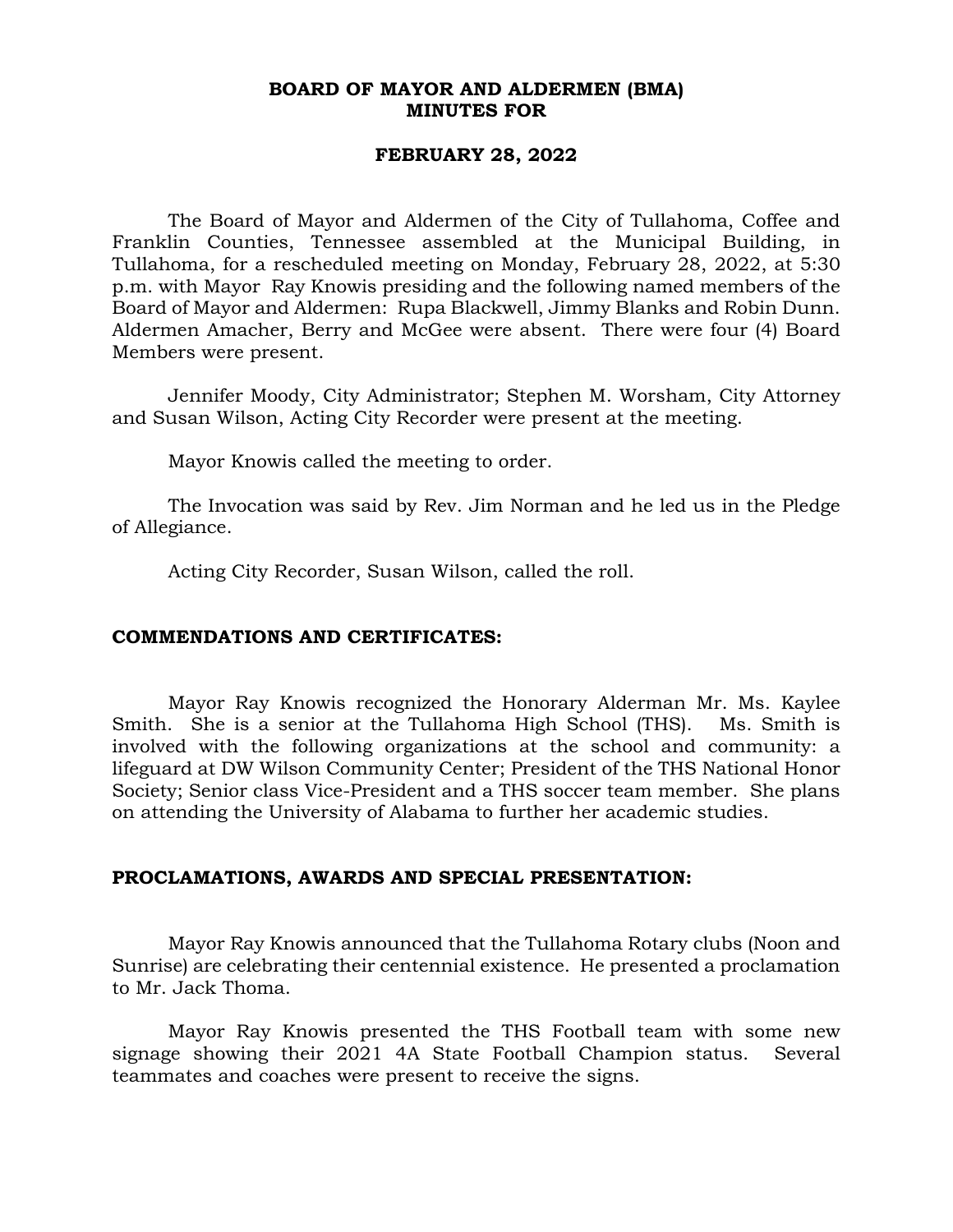Mayor Knowis read a certificate of recognition regarding Mr. Thom Robinson's retirement as the director of the Tullahoma Economic Development Corporation. He then presented the certificate to Mr. Robinson. The City Administrator, Ms. Jennifer Moody, said several kind things about Thom and presented him with a plaque.

Mayor Ray Knowis recognized the Black History Month poster winners. First place went to Lillie Davis and Mason Oakes. Second place went to Karley Butler and third place went to Catherine Heaton. The Mayor then presented them with their certificates

The agenda was presented for approval, seeing no objections the agenda was approved as presented.

### **COMMENTS FROM CITIZENS:**

Ms. Linda Johnson, 703 Davis Street, sated she would like to see the city help raise money for the people who live in Ukraine.

### **REPORTS FROM THE MEMBERS OF THE BOARD OF MAYOR AND ALDERMEN**

**ALDERMAN MCGEE** - Ms. McGee was absent.

**ALDERMAN BERRY** - Mr. Berry was absent.

**ALDERMAN AMACHER -** Ms. Amacher was absent.

**HONORARY ALDERMAN KAYLEE SMITH** – Ms. Smith said the THS is having their 4th campus cleanup day and they plan to work on the high school landscaping. The National Honor society will be having a fundraiser pancake breakfast soon.

**ALDERMAN BLACKWELL -** Ms. Blackwell said she sent out an email to the downtown business owners updating them on certain events and then asked them a few questions concerning their needs. She attended a School Board meeting.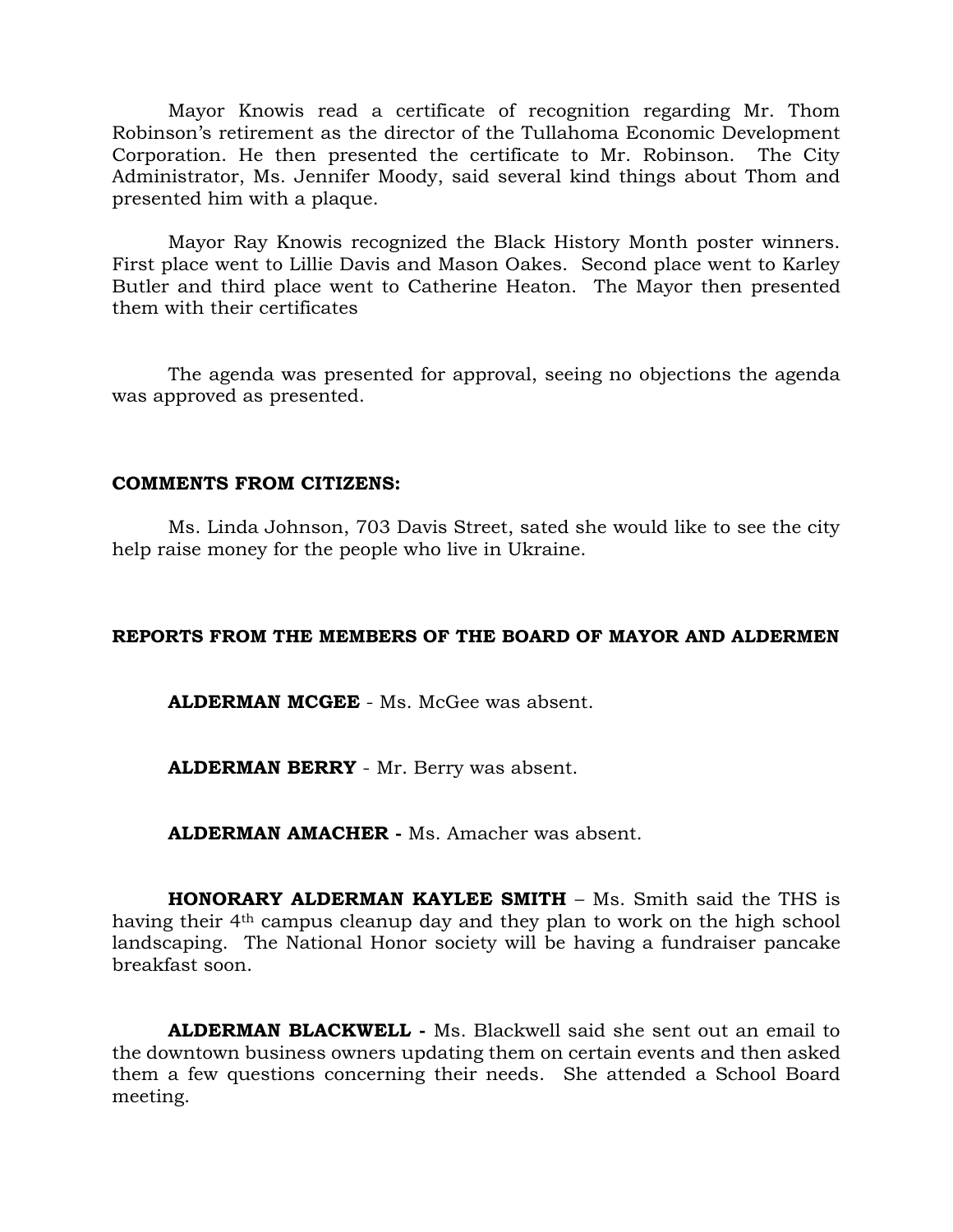**ALDERMAN DUNN -** Ms. Dunn said the next Tree Board meeting will be March 1, 2022, at 11:00 am. On March 7, 2022, there will be a "Go Green" meeting. There are tickets still available for the Ted-X Tullahoma event that will be held on March 12, 2022.

**MAYOR PRO TEM BLANKS -** Dr. Blanks welcomed the Mayor back. He stated he had attended a Tullahoma Utility Authority meeting, but he was unable to attend the Arts Council meeting last week. Alderman Blanks said, "Shop Tullahoma".

**MAYOR RAY KNOWIS -** Mr. Knowis reported on the absence of the three aldermen. He said both Aldermen Berry and Amacher had deaths in their family and Alderman McGee had delays in her air travel plans. He commented on his cardiac arrest and how well he was taken care of immediately and this response saved his life. He said he is doing well.

 **CITY ATTORNEY -** Mr. Stephen M. Worsham stated he is working on several items for the City. He has filed the 2020 delinquent tax suits. He said the Tullahoma Noon Rotary Club intends to donate \$15,000 towards the downtown planting program.

**CITY ADMINISTRATOR –** Ms. Jennifer Moody reported that she attended a Coffee County Joint Industrial Board meeting. There was a discussion regarding the consolidation of both health departments into one location. There was also a discussion regarding a Coffee County TCAP facility being located at the Joint Industrial Park. She reminded everyone there is a public survey out regarding the Parks and Recreation Master Plan.

### **CONSENT AGENDA:**

# **ITEM NO. 22-25– MINUTES OF THE FEBRUARY 14, 2022, REGULAR MEETING.**

**ITEM NO. 22-26 – ADOPT THE FY 2022 BUDGET ADOPTION SCHEDULE.**

**ITEM NO. 22-27 - RENEWAL OF TWO-YEAR FACILITY USE AGREEMENTS WITH THE AMERICAN RED CROSS FOR USE OF TULLAHOMA'S COMMUNITY CENTERS AS TEMPORARY EMERGENCY SHELTERS IN THE EVENT OF A LOCAL DISASTER.**

**ITEM NO. 22-28 – APPROVE AN APPLICATION TO THE SCOTTS FIELD REFURBISHMENT GRANT FOR AN AWARD UP TO \$50,000, WITH NO REQUIRED LOCAL MATCHING FUNDS, TO SUPPORT TULLAHOMA PARKS AND RECREATION DEPARTMENT.**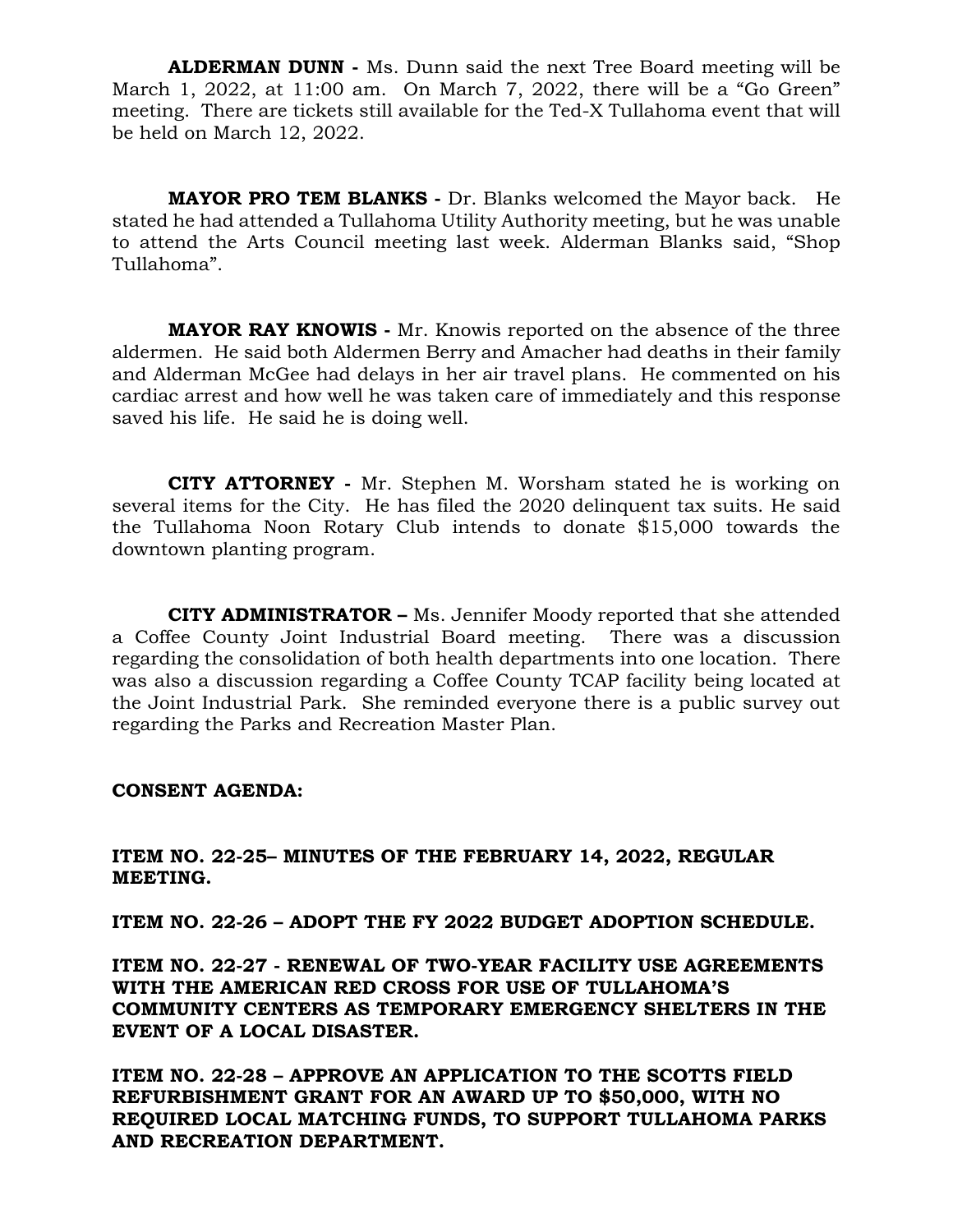# **ITEM NO. 22-29 – APPROVE A LIST OF CITY PROPERTY TO BE DECLARED SURPLUS.**

Mayor Ray Knowis read the captions for the items on the Consent Agenda.

A motion was made by Alderman Blackwell and seconded by Alderman Dunn to approve the items listed above on the consent agenda.

On roll call all members present voted aye and it was so ordered.

# **UNFINISHED BUSINESS: - NONE -**

# **NEW BUSINESS:**

**ORDINANCE NO. 1572 – AN ORDINANCE OF THE CITY OF TULLAHOMA, TENNESSEE TO AMEND CHAPTER 2 (BOARD OF MAYOR AND ALDERMAN) OF TITLE 1 (GENERAL ADMINISTRATION) OF THE TULLAHOMA MUNICIPAL CODE TO PROVIDE THAT THE MAYOR, AT HIS DISCRETION, MAY ESTABLISH AND APPOINT A POLICY COMMITTEE AND AN INTERNAL AFFAIRS COMMITTEE FROM MEMBERS OF THE BOARD OF MAYOR AND ALDERMEN,** for approval on the first of two readings.

Mayor Ray Knowis read the caption for Ordinance No. 1572.

City Administrator, Ms. Jennifer Moody, gave an explanation.

A motion was made by Alderman Dunn and was seconded by Alderman Blackwell to approve Ordinance No. 1572 on the first of two readings.

On roll call all members present voted aye and it was so ordered.

**ORDINANCE NO. 1573 - AN ORDINANCE OF THE CITY OF TULLAHOMA, TENNESSEE TO AMEND SECTION 303 (NOISE CONTROL, GENERALLY) OF TITLE 11 (MUNICIPAL OFFENSES) TO ADD A PROHIBITION AGAINST LOUD ENGINE BRAKING AS SHOWN IN EXHIBIT A,** for approval on the first of two readings.

Mayor Ray Knowis read the caption for Ordinance No. 1573.

City Administrator, Ms. Jennifer Moody, gave an explanation.